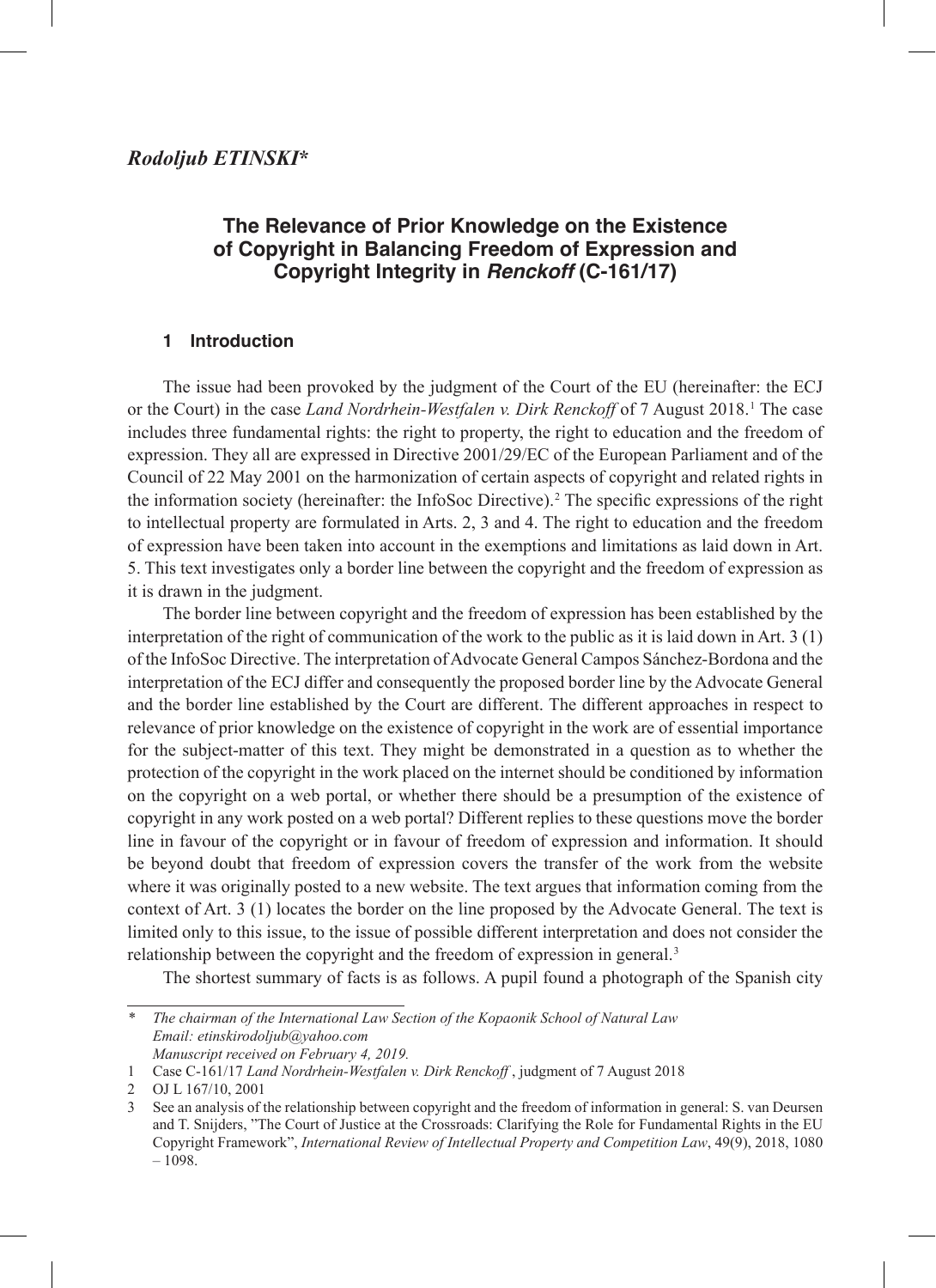Cordoba on an internet portal of a travel magazine. It is a panoramic image of the city. She inserted the photo in a school project and indicated the travel magazine portal as a source. 4 The name of the photographer and the copyright in the photo was not specified in the travel portal. 5 There were no restrictive measures preventing the downloading of the photo. The school project was a Spanish language work and the image was inserted in the project only as an illustration. With the assistance of a teacher, the project containing the inserted photo was then posted on the school website.

The author of the photograph, a professional photographer initiated a judicial proceeding and claimed removal of the image from the school portal and damages, alleging that the image had been posted on the school website without his consent and asserted that was a violation of his copyright. The national court of the first instance ordered the Land of North Rhine-Westphalia, which was liable for the acts of the school, to remove the photo from the school website and to pay 300 euros. 6 The national court of the second instance confirmed that the reproduction right and the right to make available the work to the public had been infringed. That court found that the absence of any restriction of access to the photo in the original website was irrelevant since the installation of the photo on the new website resulted in a disconnection with the original installation. 7

Acting under an appeal on the legal issues, the national court of the final instance, the Federal Supreme Court considered that an interpretation of the terms "communication to the public" in Art. 3 (1) of the InfoSoc Directive was of decisive importance for the settlement of the case and asked the ECJ to clarify the meaning of the clause. The German Supreme Court raised the following question: "Does the inclusion of a work — which is freely accessible to all internet users on a thirdparty website with the consent of the copyright holder — on a person's own publicly accessible website constitute a making available of that work to the public within the meaning of Art. 3(1) of Directive 2001/29/EC if the work is first copied onto a server and is uploaded from there to that person's own website?"<sup>8</sup> The positive answer implies an illegality of the posting of the photo on the school portal since making available the work to the public is an exclusive right of the author. It means an infringement of the right of the author and a liability of the Land of North Rhine-Westphalia.

The Advocate General proposed a negative reply to the question, but the ECJ answered in a positive way. The two different responses are outcome of different interpretations. The interpretations differ in two main questions: whether uploading the photo on the school website constitutes an act of the communication to the public, and whether the act can be justified by the exception related to education. The essence of the different interpretations which is relevant for the subject-matter of this text, is a different assessment of the consequences of the fact that any information on the copyright was absent.

The proposed reply of the Advocate General leaves greater space for the freedom of expression. Contrary, the Court's answer restricts that freedom in favor of the copyright. The legal framework,

<sup>4</sup> *Renckoff*, para. 7.

<sup>5</sup> The Advocate General informs that the photographer's representative stated at the hearing that the "impressum" for the online travel magazine contained a copyright information but that the facts of the order for reference do not include such information. Case C-161/17 *Land Nordrhein-Westfalen v. Dirk Renckoff*, Opinion of the Advocate General of 25 April 2018, note 13. He gave the Opinion under the assumption of the absence of the copyright notice in the online travel magazine. This text was written under the same assumption.

<sup>6</sup> *Renkoff*, paras. 8 and 9.

<sup>7</sup> *Ibid*., para 10.

*Ibid.*, para 12.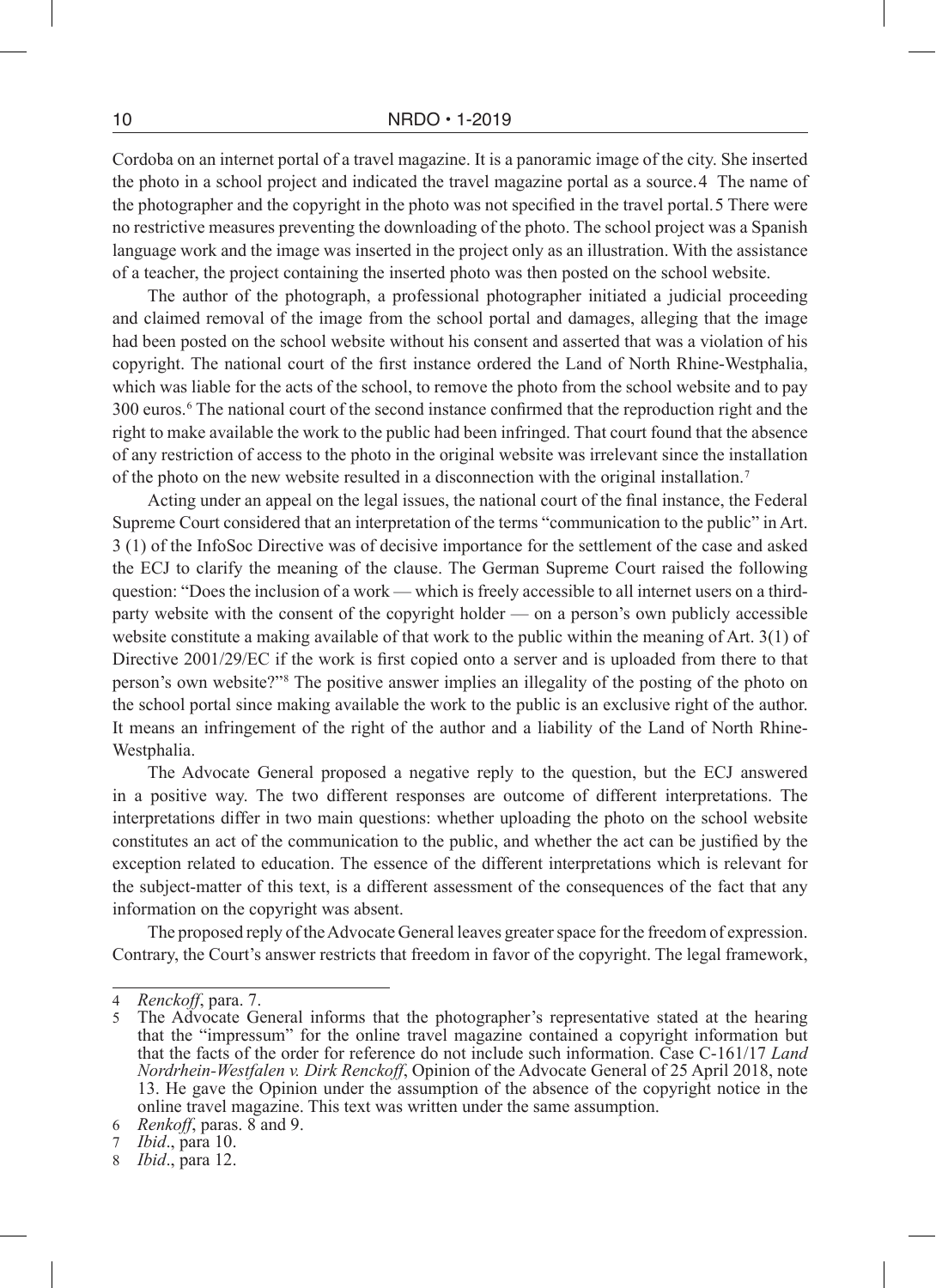the different views of interested parties and the different interpretations will be presented. A new interpretative possibility will be explored.

#### **2 The InfoSoc Directive**

The legal framework will be presented as was shaped by the Advocate General and the ECJ. It consists of the InfoSoc Directive, relevant case law and the Charter of Fundamental Rights of the EU. The Advocate General also considered international treaties and literature.

The InfoSoc Directive has harmonized the national provisions on copyright and related rights in the framework of the 1996 WIPO Copyright Treaty (hereinafter: the WCT). Preambular recitals 2 and 3 refer to the development of the information society in Europe, the four freedoms of the internal market and "compliance with the fundamental principles of law and especially of property, including intellectual property, and freedom of expression and the public interest." The fourth recital distinguishes the increased legal certainty and the high level of protection of intellectual property as a means of fostering investment in creativity and thus the competitiveness of European industry. Recital 9 explains that the high level of protection provides the development of creativity in the interest of authors, consumers, culture, industry and the public at large. "Permitting exceptions or limitations in the public interest for the purpose of education and teaching," as that is stated in recital 14, the InfoSoc Directive intends to advance learning and culture but by protecting the copyright. Recital 15 refers to the WCT and the 1996 WIPO Performances and Phonograms Treaty and explains their importance in fighting piracy worldwide. The InfoSoc Directive implements several new international obligations. Recital 23 attributes a broad meaning to the author's right of communication to the public that is "covering all communication to the public not present at the place where the communication originates". A safeguard of the fair balance of rights and interests of the rightholders and users is announced in Recital 31.

The referring court asked the interpretation of Art. 3 (1) of the Directive which states: "Member States shall provide authors with the exclusive right to authorise or prohibit any communication to the public of their works, by wire or wireless means, including the making available to the public of their works in such a way that members of the public may access them from a place and at a time individually chosen by them." The quoted paragraph transmits the content of Art. 8 of the WCT to EU law. The second paragraph guarantees the related rights to performers, phonograph producers, film producers and broadcasting services. It implements relevant obligations established by the WIPO Performances and Phonograms Treaty. The third paragraph states that any act of communication or making the work available to the public does not exhaust the mentioned rights.

Art. 5 (3) (a) entitles the Member States to provide for exceptions to the right "for the sole purpose of illustration for teaching … as long as the source, including the author's name, is indicated, unless this turns to be impossible and to the extent justified by the non-commercial purpose to be achieved". Art. 7 elaborates on the obligations concerning the rights-management information. Para. 2 defines the rights-management information as an information provided by the rightholder which identifies the work, the author and inter alia the terms and conditions for use of the work. Para. 1 (a) obliges the Member States to secure a legal protection against any person who removes or alter any electronic rights-management information. Para. 1 (b) requires the same inter alia in regard to "communication or making available to the public of works… from which electronic rights-management information has been removed". The legal protection has to be provided under the three conditions. A person should know that an electronic rights-management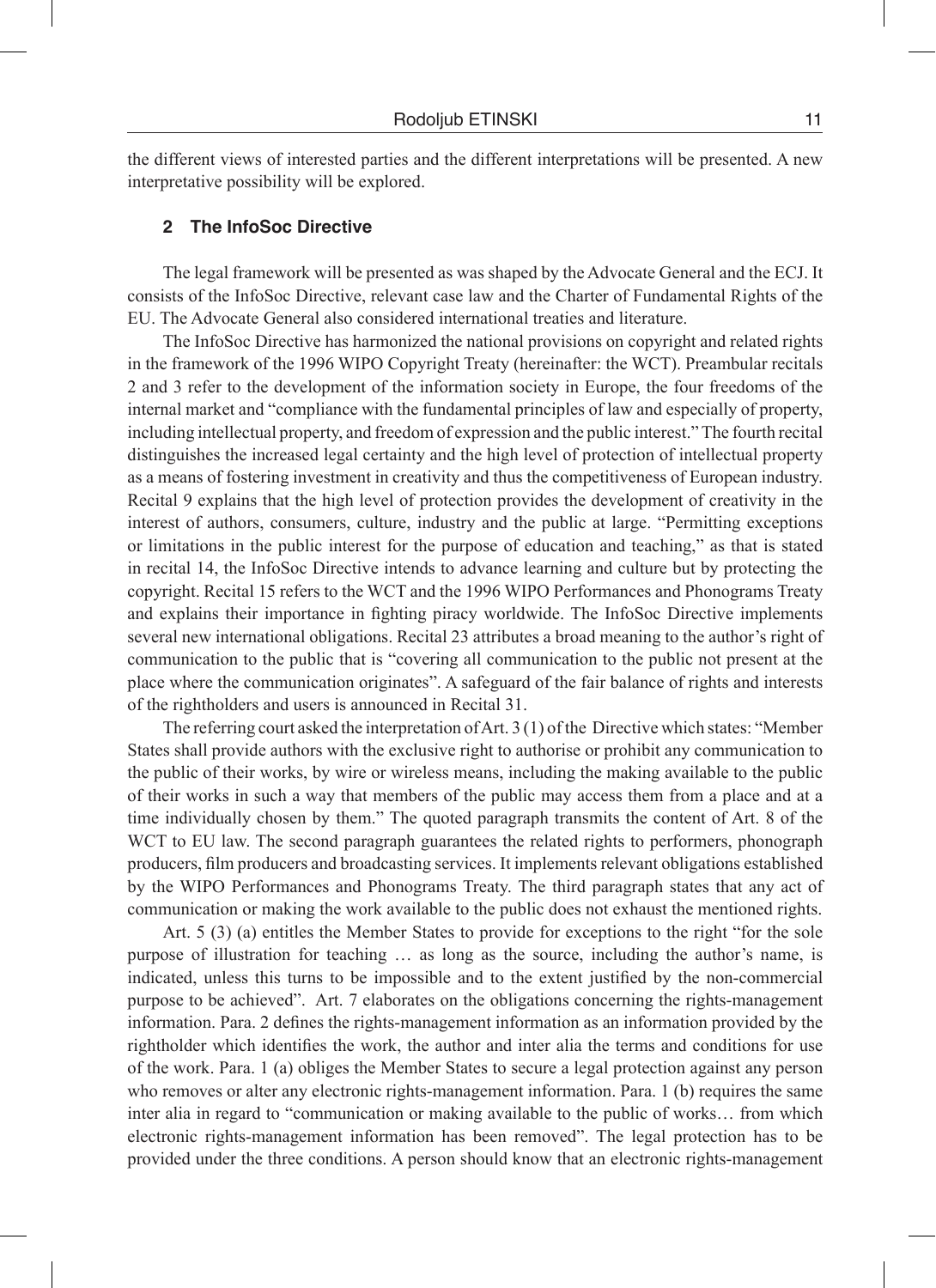information has been removed or altered, the communication of the work to the public has been performed without authority and a person should know, or should have reasonable grounds to know, that by the prescribed act he induces, enables, facilitates or conceals an infringement of any copyright.

## **3 The Charter of Fundamental Rights of the EU**

Art. 11 of the Charter of Fundamental Rights of the EU<sup>9</sup>guarantees freedom of expression and information. It includes "freedom to hold opinions and receive and impart information and ideas without interference by public authority and regardless of frontiers". The official Explanations Relating to the Charter of Fundamental Rights<sup>10</sup> states that Art. 11 of the Charter corresponds to Art. 10 of the European Convention on Human Rights. Art. 52 (3) of the Charter secures that the meaning and scope of the right guaranteed by the Charter is the same as the right protected by the Convention. It is well known that the European Court of Human Rights considers that freedom of expression and information is the freedom of key importance in a democratic society. It states: "Freedom of expression constitutes one of the essential foundations of a democratic society and one of the basic conditions for its progress and for each individual's self-fulfilment". 11

The right to education is protected by Art. 14 of the Charter. Early in 1968, the European Court of Human Rights had observed that the right to education necessitates regulation by the States "which may vary in time and place according to the needs and resources of the community and of individuals."<sup>12</sup> The building of the information society certainly influences the means and content of education.

Art. 17 of the Charter protects the right to property including intellectual property. It formulates the property entitlements and conditions of the expropriation. Further, it states: "The use of property may be regulated by law in so far as is necessary for the general interest." Art. 52 (3) of the Charter equalizes the meaning and scope of the right with the right to property guaranteed by the European Convention of Human Rights. Having in view the growing importance of intellectual property, this type of property is explicitly mentioned.

## **4 Case law**

The presentation of case law is limited to the cases referred to in the opinion and in the judgment. The *Painer* case 13 informs about conditions under which realistic photographs enjoy the copyright protection and on the content of the protection. The photograph must be "an intellectual creation of the author reflecting his personality and expressing his free and creative choices..."<sup>14</sup> The scope and content of the protection of the photograph is not smaller than that enjoyed by other

<sup>9</sup> OJ C 326/02, 2012

<sup>10</sup> OJ C 303/17, 2007

<sup>11</sup> *Steel and Morris v. the United Kingdom* (app. no. 68416/01) judgment 15 February 2005), para. 87; *Stoll v. Switzerland* (app. no. 69698/01) judgment of 10 December 2007, para.101; *Mouvement raëlien suisse v. Switzerland* (app. no. 16354/06) judgment of 13 July 2012, para. 48; *Animal Defenders International v. the United Kingdom* (app. no. 48876/08) judgment of 22 April 2013, para. 100.

<sup>12</sup> *The Belgian Linguistic case* (app. no. 1474/62; 1677/62; 1691/62; 1769/63; 1994/63; 2126/64) judgment of 23 July 1968, p. 28.

<sup>13</sup> Case C145/10 *Painer*, judgment of 1 December 2011.

<sup>14</sup> *Ibid*., para. 94.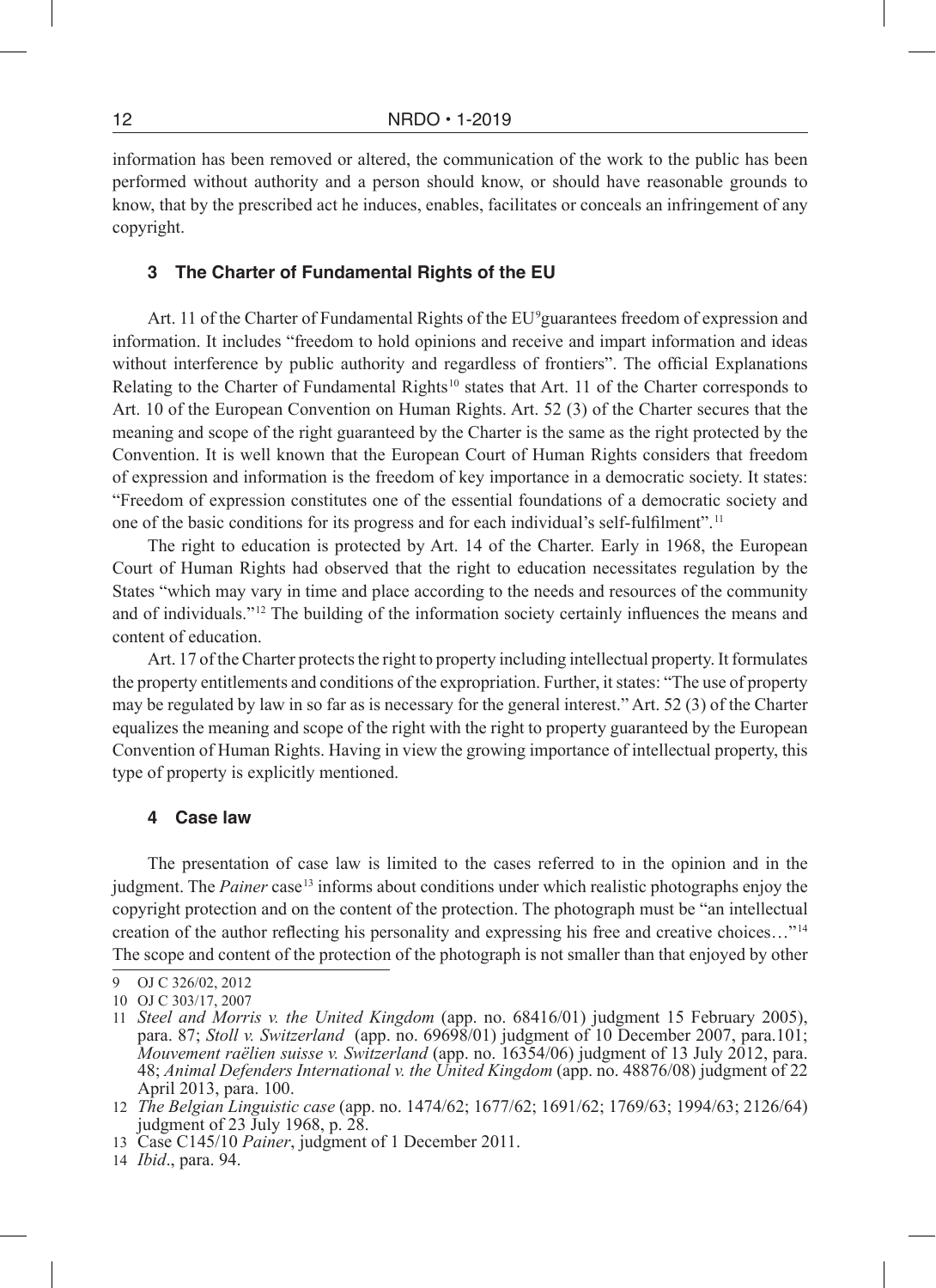works<sup>15</sup>

The *Svensson and Others* case 16 explains that the public of a new website, which has made available the work posted on an original website via a clickable link, does not constitute a new public. 17 If the access to the work on the original website is not subject to any restriction, all internet users can have free access to it and thus they constitute "the public targeted by the initial communication". 18 The fact that the appearance of the work on a new site by a click on the link leaves an impression that the work is a component of the new site is not meritorious. 19 The finding is changed only in the case where the clickable link enables users of the new site to circumvent restrictions of access to the work on the original site. In such a case all such users constitute the new public, since they were not taken into account by the copyright holders. 20

The nature of the right of communication of the work to the public under Art. 3 (1) of the InfoSoc Directive was determined in the *Reha Training* case. 21 The right is of the preventive nature. It means that the right includes an entitlement of the author to prohibit further use of the work by discontinuing the communication of the work to possible users.<sup>22</sup>

The *GS Media* case<sup>23</sup> relates to the connection of two websites via a hyperlink in the circumstances of an illegal posting of the photo on the original website. The ECJ found the relevance of the fact whether a person who had installed the hyperlink, without intention to gain profit, knew or had reasonable grounds to know that the photo had been posted on the original portal without the consent of the author. It might be difficult, the Court observed, for a person who installs the hyperlink to ascertain whether the work posted on the original website is protected and posted with consent of the author.<sup>24</sup> The ECJ noted that "the internet is in fact of particular importance to freedom of expression and of information, safeguarded by Art. 11 of the Charter, and that hyperlinks contribute to its sound operation as well as to the exchange of opinions and information in that network characterized by the availability of immense amounts of information". 25

The *Soulier and Doke* case<sup>26</sup> broadly alleges that "any use of a work carried out by a third party without such prior consent must be regarded as infringing the copyright in that work,"<sup>27</sup> and then the case balances the broadness of the statement by observation that prior consent can be expressed implicitly.<sup>28</sup> The ECJ held that "prior, explicit and unreserved authorization" of an author given for the publication of his articles on the website of a newspaper publisher "without making use of technological measure restricting access to those works from other websites" means the authorization for the communication of these works to the general internet public. 29 The implied prior consent can be presumed only if an author is "informed of the future use of his work by a third

- 22 *Ibid*., para. 30.
- 23 Case C160/15 *GS Media*, judgment of 8 September 2016.
- 24 *Ibid*., paras. 46 49.
- 25 *Ibid*., para. 45.
- 26 Case C301/15, *Soulier and Doke*, judgment of 16 November 2016.
- 27 *Ibid*., para. 34.
- 28 *Ibid*., para. 35.
- 29 *Ibid*., para. 36.

<sup>15</sup> *Ibid*., para. 98.

<sup>16</sup> Case C466/12, *Svensson and Others*, judgment of 13 February 2014.

<sup>17</sup> *Ibid*., para. 25.

<sup>18</sup> *Ibid*., para. 26.

<sup>19</sup> *Ibid*., para. 29.

<sup>20</sup> *Ibid*., para. 31.

<sup>21</sup> Case C117/15 *Reha Training*, judgment of 13 May 2016.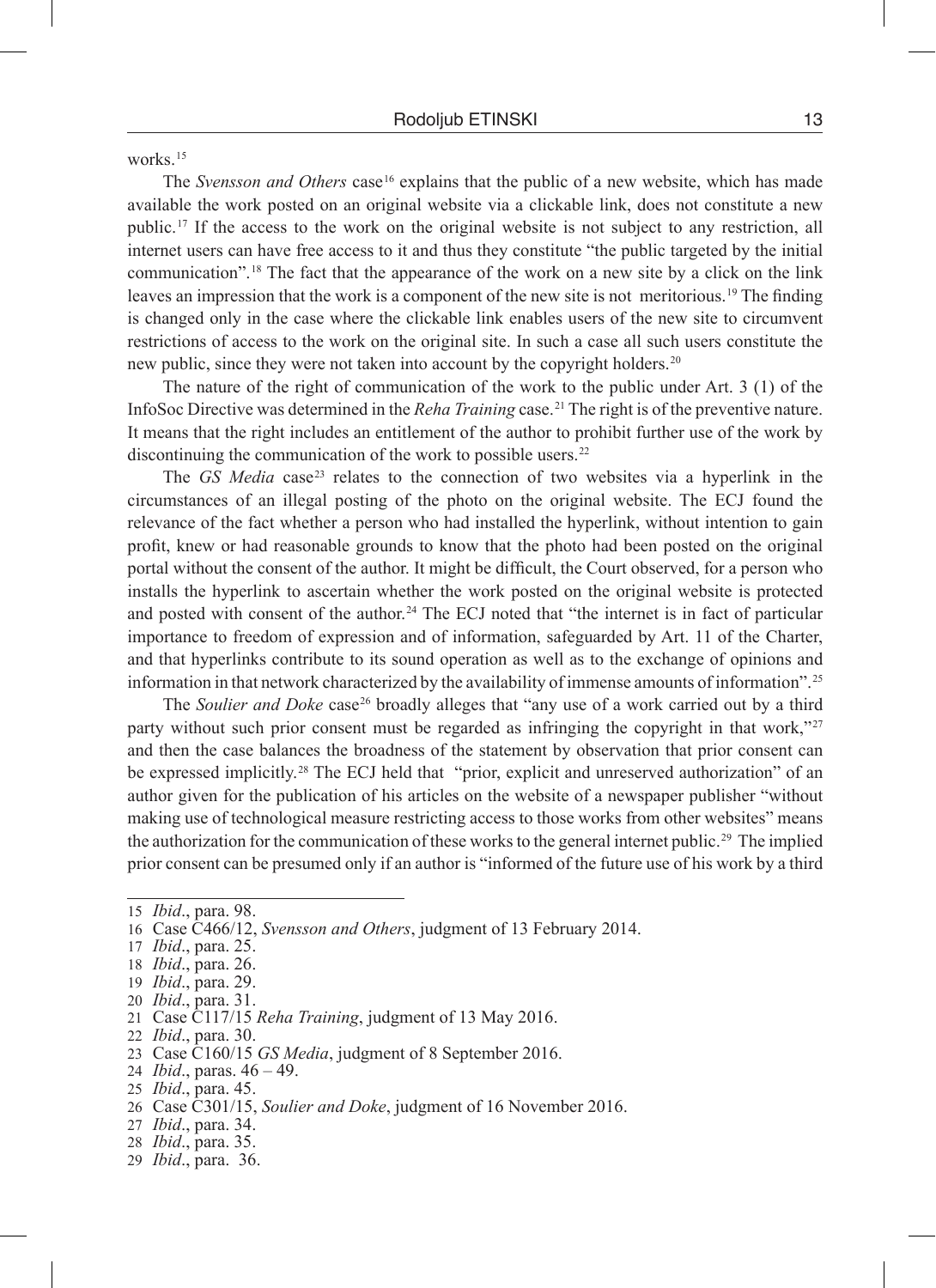party and the means at his disposal to prohibit it if he so wishes". 30 Invoking the Berne Convention for the Protection of Literary and Artistic Works as binding to the Union, the ECJ remarks that the exercise of the right of communication to the public is not subject to any formality.<sup>31</sup>

Looking at recitals 9 and 10 of the InfoSoc Directive, in the *Stichting Brein II* case<sup>32</sup> the ECJ distinguishes a high level of protection for authors as their principle objective that enables the authors to be rewarded for the use of their works, including in the event of communication to the public. The ECJ considers that this objective implies a broad interpretation of the concept of "communication to the public," as it is explicitly stated in recital 23. 33 It finds that the concept includes two cumulative criteria – an "act of communication" and a "public". 34 The existence of the communication to the public should be assessed against some criteria. The first two are "the indispensable role played by the user" and "the deliberate nature of his intervention." <sup>35</sup> They mean that without of an act of the user the work would not be available to customers or it would be available but only with difficulty and that the user knows the consequences of his intervention. "The public" indicates "an indeterminate number of potential viewers".<sup>36</sup> The communication to the pubic exists when new means of communication has been used or when a new public has been addressed. The new public means a public that has not already been taken into account by the copyright holders when they authorized an initial communication. 37 The ECJ also confirmed a relevance of the issue whether a communication was of the profit-making nature or not. 38It has been specified by the Court that the concept of "communication to the public" necessitates an individual assessment. 39

#### **5 International treaties**

The basic international treaty is the Berne Convention for the Protection of Literary and Artistic Works of 1886 (hereinafter: the Berne Convention). Art. 10 (2) of the Berne Convention authorizes the parties to permit the rational utilization of the protected works "by way of illustration in publications, broadcasts or sound or visual recordings for teaching…" Para. 3 of the Article requires that such utilization indicates the source and the name of the author if it is designated in the source. The parties are authorized by Art. 10 bis (1) to allow the reproduction by the press, broadcasting or the communication to the public of articles published in newspapers or periodicals on current economic, political or religious issues if such reproduction, broadcasting or the communication is not expressly reserved. The source must be indicated. Art. 11 bis (1) guarantees to the authors the exclusive right of authorizing any communication to the public of the work when this communication is rendered by an organization other than the original one.

The preamble of the WCT recognizes the need of maintaining "a balance between the rights of authors and the larger public interest, particularly education, research and access to information, as

34 *Ibid*., para. 24.

36 *Ibid*., para. 27.

<sup>30</sup> *Ibid*., para. 38.

<sup>31</sup> *Ibid*., para. 50.

<sup>32</sup> Case C610/15 *Stichting Brein*, judgment of 14 June 2017.

<sup>33</sup> *Ibid*., para. 22.

<sup>35</sup> *Ibid*., para. 26.

<sup>37</sup> *Ibid*., para. 28.

<sup>38</sup> *Ibid*., para. 29.

<sup>39</sup> *Ibid*., para. 23.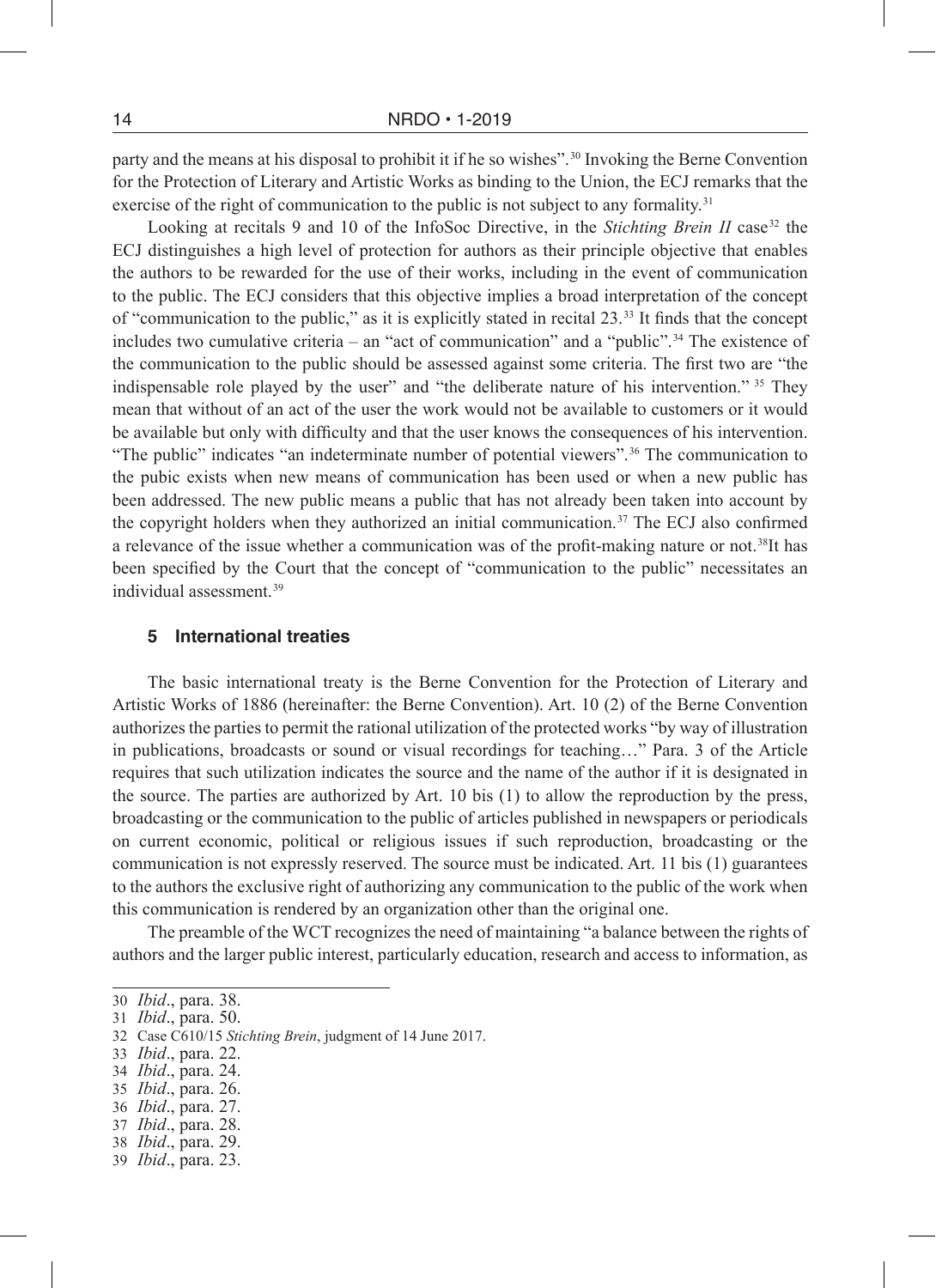reflected in the Berne Convention". Obligations concerning rights management information are laid down in Art. 12. The Contracting Parties are obliged to provide legal remedies for the protection of the rights guaranteed by the WIPO Copyright Convention or by the Berne Convention. Art. 12 (1) refers to "adequate and effective legal remedies" and in particular to "civil remedies". They are subject to the three conditions. Adequate and effective remedies can be applied under the first condition that a person knows that induces, enables, facilitates or conceals an infringement of the protected right. The civil remedies can be applied under the first condition that a person has a reasonable ground to know that his or her act produces the described effect. The second condition states that the enumerated acts that include, inter alia, the communication of the work to the public are rendered without authority. The knowledge that electronic rights management information has been removed or altered without authorization consist the third condition. The "rights management information" denotes "information which identifies the work, the author of the work, the owner of any right in the work, or information about the terms and conditions of use of the work…"

## **6 The views of the interested parties**

According to the opinions of the Land of North-Westphalia and the Italian Government the uploading of the photo to the school website does not satisfy criteria as established in the case law that the act can be treated as the communication to the public. They allege that the pupil and her teacher "did not act deliberately and in full knowledge of the consequences of their behaviour". 40 Having in view that the photo has been already available to internet users on the travel portal, the two parties assert that the posting on the school website "did not offer any opportunity for access (to the photo) that was not already available" and thus a new public has not been formed. 41 The fact that the author has waived the right of publishing a reference to his copyright implies his consent, according to the opinion of the Land, that users can understand that the work has not been protected.<sup>42</sup> The Italian Government considers that the absence of any type of restriction on access via the internet, including the absence of the exclusion of certain categories of internet users prevents the appearance of a new public. The technical means used by the pupil is the same as those originally used. The actions of the pupil and her teacher have been lawful and consequently their awareness on unlawfulness cannot be expected.  43

The Commission understands the criteria laid down in the case law in a way that the uploading of the photo on the school website can be treated as an act of the communication to the public. Nevertheless, the Commission argues in favour of an individual assessment of the act of communication which should include the fact that the pupil could assume that the photo has been freely available to the public. 44 The Italian Government and the Commission refer to the possible application of the exception related to education as it is formulated in Art. 5 (3) (a) of the InfoSoc Directive.

The photographer, Mr. Renckoff underlines the legal consequence of the difference between facts in *MS Media* and his case. The installation of a hyperlink does not deprive the author of the control over the use of the work. Contrary, by uploading his photo on the school internet portal he

<sup>40</sup> *Renkoff* (Opinion), para. 39.

<sup>41</sup> *Ibid*.

<sup>42</sup> *Ibid*., para. 41.

<sup>43</sup> *Ibid*., paras. 42 and 43.

<sup>44</sup> *Ibid*., paras. 44 and 45.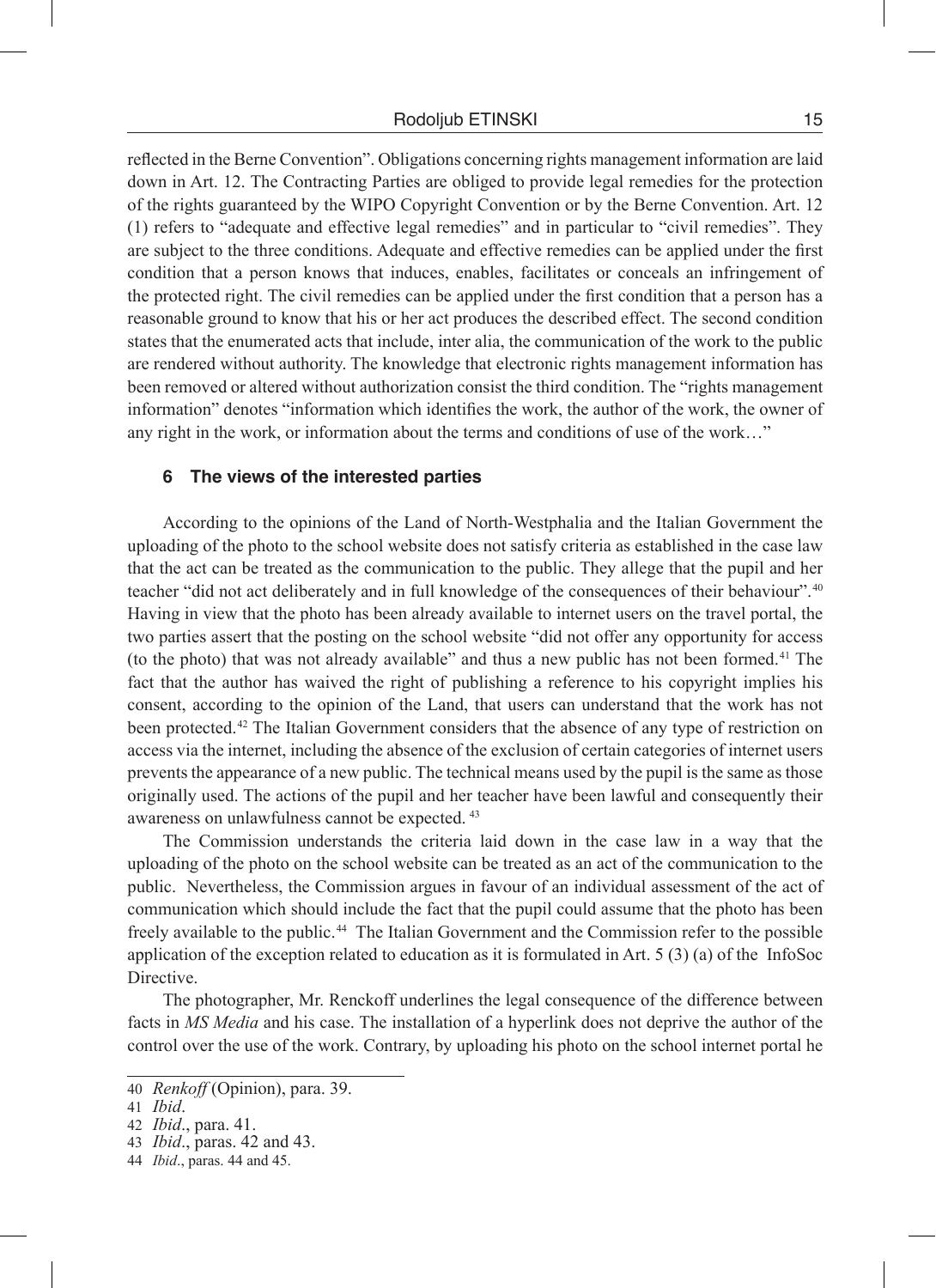has lost the control over the use of the photo.<sup>45</sup> The French Government and Mr. Renckhoff oppose the application of the exception because the posting of the photo on the school internet portal transgresses the borders of education and a reasonable exploitation of the work. 46

# **7 The interpretation by the Advocate General**

The Advocate General proposed to the ECJ to reply that the posting of the photo on the school internet portal does not constitute a making available of the work to the public in the sense of Art. 3 (1) of the InfoSoc Directive. 47 The following specific circumstances are highlighted in his Opinion. The photo appeared on the school website as the part of an educational work. The photographic image was freely accessible for all internet users and the access was free of charge. The image has already appeared on the internet portal of a travel magazine without any warnings regarding restriction on use. The profit motive does not exist. The source of the image – the original portal – is indicated in the pupil's presentation. 48

The Advocate General dedicated his attention primarily to the case law of the ECJ. He consulted also some literal sources. 49 The Advocate General notes that the concept of a "communication to the public" consists of the two components – an "act of communication" and a "public" and that the case law of the Court has established a set of criteria for testing the facts. 50 The first criterion concerning an act of communication relates to the role of a person who made the transmission of the work. 51 The criterion explores an objective side of the role – whether an action of the person was indispensable for the access of a new public to the work – and a subjective side of the role – whether a person was aware of the consequences of the action. The referring German court was of the opinion that the pupil and the teacher were aware of the consequences of their behavior since they knew that without the posting of the pupil's presentation that includes the photo on the school website, the users of the school portal would not have the access to the photo.<sup>52</sup> The Advocate General disagreed arguing that the opinion did not attribute the proper weight to the following facts: a) the secondary role of the image in the school project; b) universality and easiness of the access to the photo posted on the original site; and c) the non-profit character of the school exercise.<sup>53</sup>

The following point of the Advocate General's analysis of the subjective side is of particular significance for this text. The Advocate General observed that the author was not mentioned in the travel internet portal. There were no restrictions or warnings regarding the access to the photo. Having in view these facts, the Advocate General was of the opinion that the users, including

<sup>45</sup> *Ibid*., para. 47.

<sup>46</sup> *Ibid*., para. 48.

<sup>47</sup> *Ibid*., para. 129.

<sup>48</sup> *Ibid*.

<sup>49</sup> The following texts are referred to in notes 3, 57 and 82 of the Opinion: Walter, M.M., "Article 3 — Right of communication to the public", in Walter, M.M./Von Lewinski, S., *European Copyright Law — A Commentary*, Oxford, 2010, p. 978; Elkin-Koren, N., "Copyright in a Digital Ecosystem", Okediji, R.L. (ed.), *Copyright Law in an Age of Limitations and Exceptions*, Cambridge University Press, New York, 2017; Hilty, R.M., Geiger, Ch., Griffiths, J., "Declaration: A balanced interpretation of the `three-step test` in copyright law", *International Review of Intellectual Property and Competition Law*, 6/2008, pp. 707 to 713, particularly, p. 709." 50 *Renkoff* (Opinion), para. 59.

<sup>51</sup> *Ibid*., para. 62.

<sup>52</sup> *Ibid*., para. 65.

<sup>53</sup> *Ibid*., para. 66.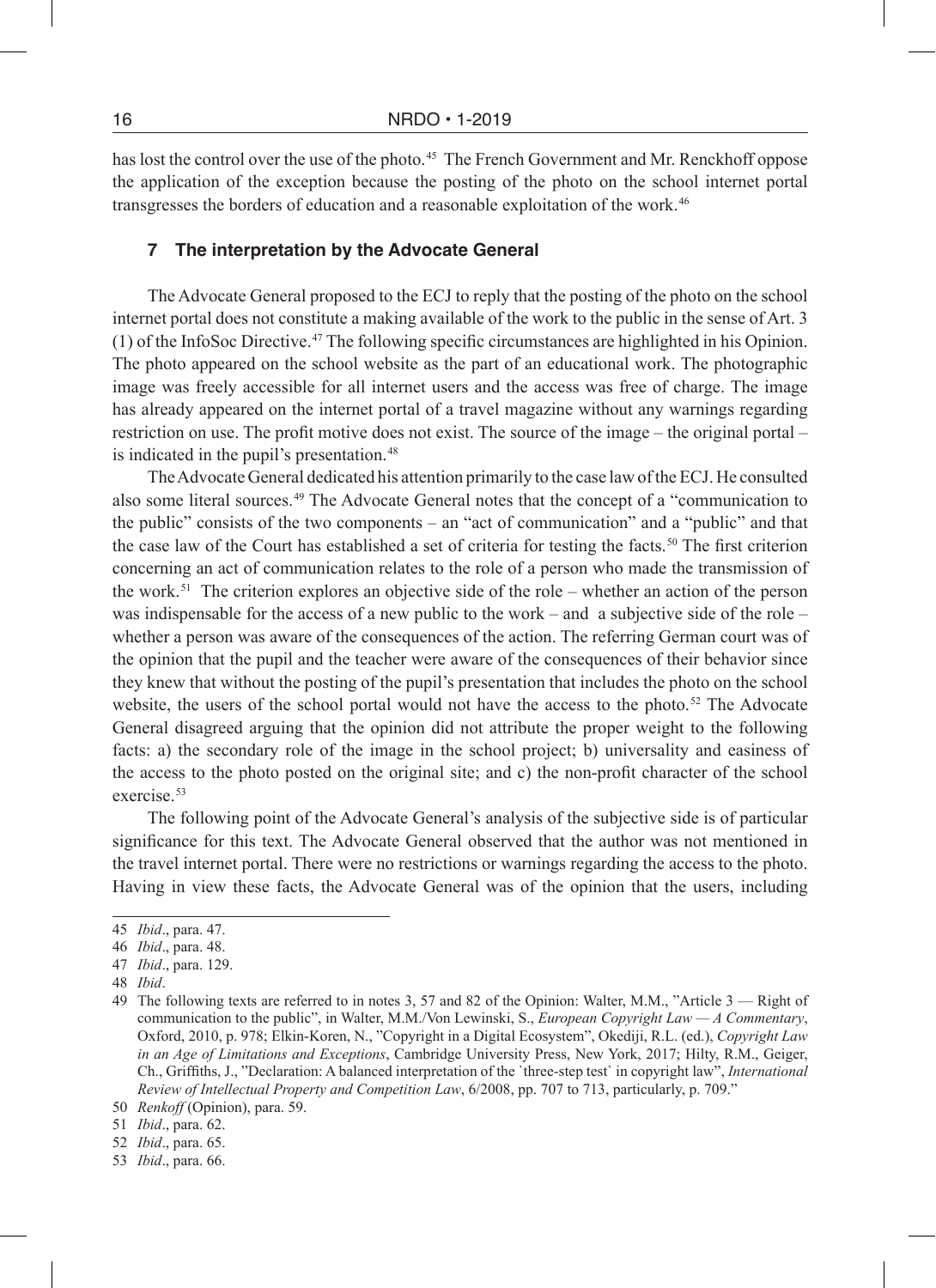#### Rodoljub ETINSKI 17

the pupil and her teacher, might legitimate assume that the photo was available for use without restrictions. 54 The Advocate General believes that the support for such understanding could be found in *GS Media* (para 46) where the ECJ observed that it might be difficult "in particular for individuals" to ascertain relevant information concerning the copyright holders. 55 Considering the division of a burden of the safeguarding of the respect for the copyright, the Advocate General argued that it would be disproportional to require that a "normal" internet user is more diligent than the rightholder and that the user investigates the existence of the copyright. 56 He stated: "To do otherwise would be to restrict the use of information which is provided in huge quantities by the internet. Such a restriction could undermine the freedom of expression and of information enshrined in Art. 11 of the Charter. In the present case, it would also prejudice the right to education in Art. 14 $(1)$  of the Charter."  $57$ 

# **8 The interpretation by the ECJ**

The ECJ answered to the sent question that the concept of "communication to the public" in Art. 3 (1) of the InfoSoc Directive covers "the posting on one website a photograph previously posted, without any restriction preventing it from being download and with the consent of the copyright holder, on another website". 58 The exception related to education cannot justify the posting. The answer relies on information the ECJ found in the text of Art. 3 (1), its context and the objective of the InfoSoc Directive, the case law of the Court and the Charter of Fundamental Rights of the EU.

Art. 3 (1) informs that the right to authorize or prohibit any communication of the work to the public is an exclusive right of the author. 59 The exclusiveness implies that any communication of the work without consent of the author and beyond the exceptions infringes the copyright. 60 The textual formulation of the clause "communication to the public" in the Article discloses two cumulative criteria – a "communication" and a "public". 61 The text of the Article indicates that an act of communication denotes the making of the work available to the public.<sup> $\Omega$ </sup> The words in the Article – "Member States shall provide authors with the exclusive right to authorise or prohibit any communication…" – refers to a preventive nature of the right. The ECJ derives the finding from the preventive nature of the right that the author is entitled to discontinue the communication by removing the photo or withdrawing the consent and thus the author has a control over the communication. 63

Reading recitals 4, 9 and 10 of the InfoSoc Directive the ECJ has understood that the principle objective of the InfoSoc Directive is a high level of protection of the authors that includes securing a proper reward for the use of their works. Having in view the principle objective and the text of recital 23 the Court learns that the concept of the communication to the public must be interpreted

- 58 *Renkoff*, para. 48.
- 59 *Ibid*., para. 15.
- 60 *Ibid*., para. 16.

62 *Ibid*., para. 20.

<sup>54</sup> *Ibid*., para. 75.

<sup>55</sup> *Ibid*., para. 71.

<sup>56</sup> *Ibid*., para. 78.

<sup>57</sup> *Ibid*., para. 79.

<sup>61</sup> *Ibid*., para. 19.

<sup>63</sup> *Ibid*., para. 29.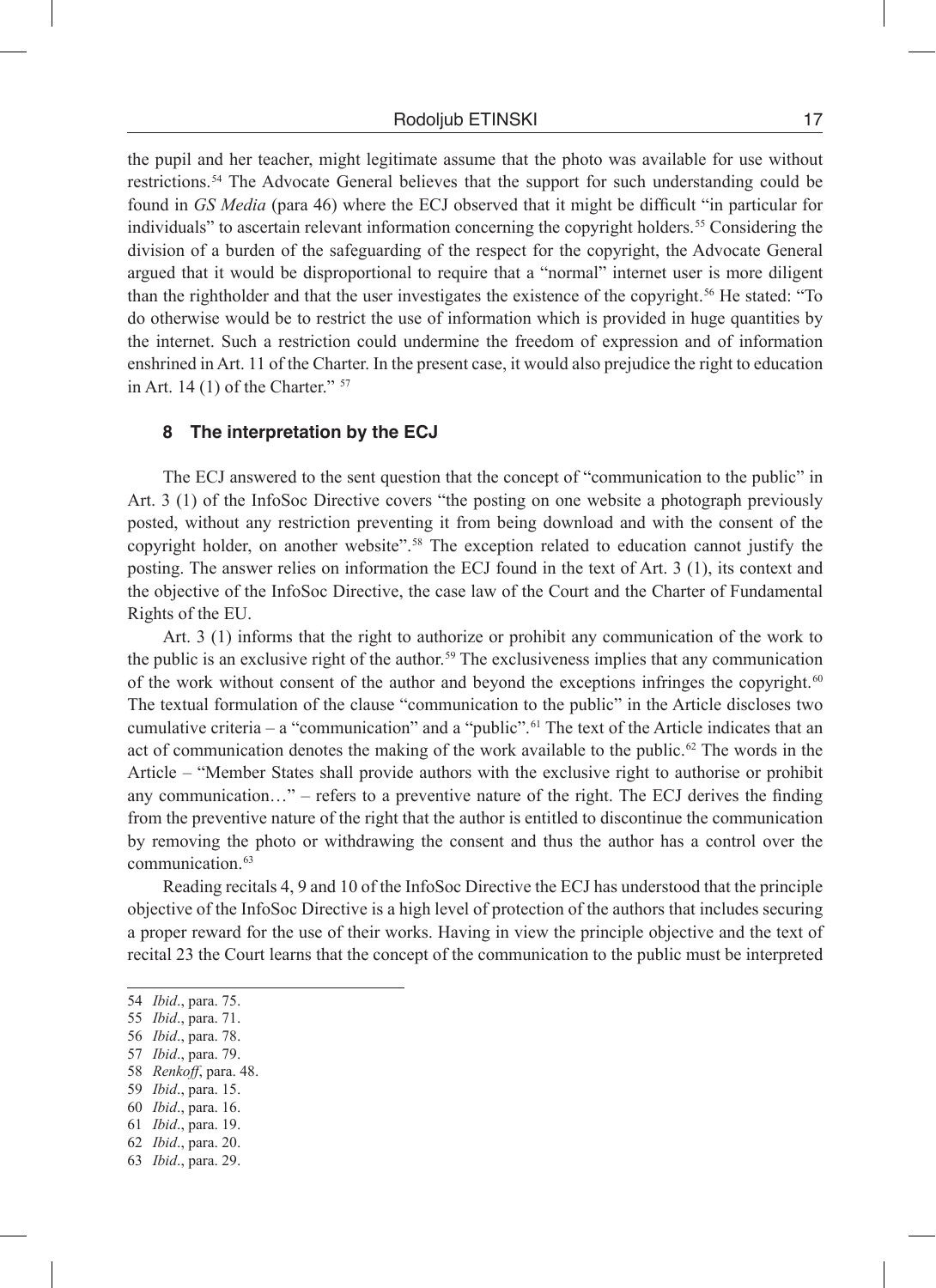broadly. 64 Art. 3 (3), read by the Court as the context, informs that the right of communication to the public is not exhausted by any act of communication. 65

Case law was used as a confirmation of the textual interpretation or as a supplement to the information derived from the text. The ECJ points at the difference in facts between the previous cases and the actual case and creates the interpretation suitable to the facts of the actual case. The findings in *Stichting Brein II* are used for further clarification of the clause a "communication to the public". The Court found in that case that the clause required that one of the two criteria is met: the employment of a new means of the communication or the existence of a new public. 66 Since the means of the communication was the same – the posting of the photo to the websites – the focus was on the exploration of the existence of a new public. The issue was discussed in the context of the findings in *Svensson and Others* and *GS Media*. The ECJ found that redirection of the public via a clickable link, installed on a new website, to the work posted on the original website did not transform the public of the new site into a new public. 67 It observed in *GS Media* that hyperlinks have advanced the operation of the internet.<sup>68</sup> In the actual case, the ECJ emphasized that the factual difference between the hyperlink and posting a photo on a new website required a different interpretation. The hyperlink does not deprive the author of the control over the communication. The author can discontinue the communication, established by a hyperlink, by removing a photo from the original internet portal. However, if a photo is posted on a new website without consent of the author, the author has lost control over the communication. It is the crucial difference which requires that the public of a new website is treated as a new public. 69 Without such treatment of the public the posting of a photo to a new internet portal would not be an act of communication to the public and that would be opposite to the text of Art. 3 (1) and (3) which state that the author may prohibit communication and that the right of communication is not exhausted by any act of communication. The ECJ added that the author would be deprived of the reward. 70

Thus, the ECJ found that the posting of the photo to the school website was the act of communication to the new public that infringes the exclusive right of the photographer to communicate his photo. This conclusion was not disturbed by the fact that the copyright holder "did not limit the ways in which internet users could use the photograph". 71 The Court reminded that it has already held in *Soulier and Doke* that the exercise of the right of communication is not subject to any formality. The ECJ thought that another interpretation would not satisfy the fair balance between the interests of the holders of copyright in the protection of their intellectual property, as guaranteed by Art. 17 (2) of the Charter of Fundamental Rights of the EU and interest of users protected by fundamental rights and in particular the freedom of expression and information laid down in Art. 11 of the Charter and the public interest. 72

- 67 *Ibid*., paras. 37 39.
- 68 *Ibid*., para. 40.
- 69 *Ibid*., paras. 30, 33.
- 70 *Ibid*., para. 34. 71 *Ibid*., para. 36.
- 72 *Ibid*., para. 41.

<sup>64</sup> *Ibid*., para. 18.

<sup>65</sup> *Ibid*., para. 32.

<sup>66</sup> *Ibid*., para. 24.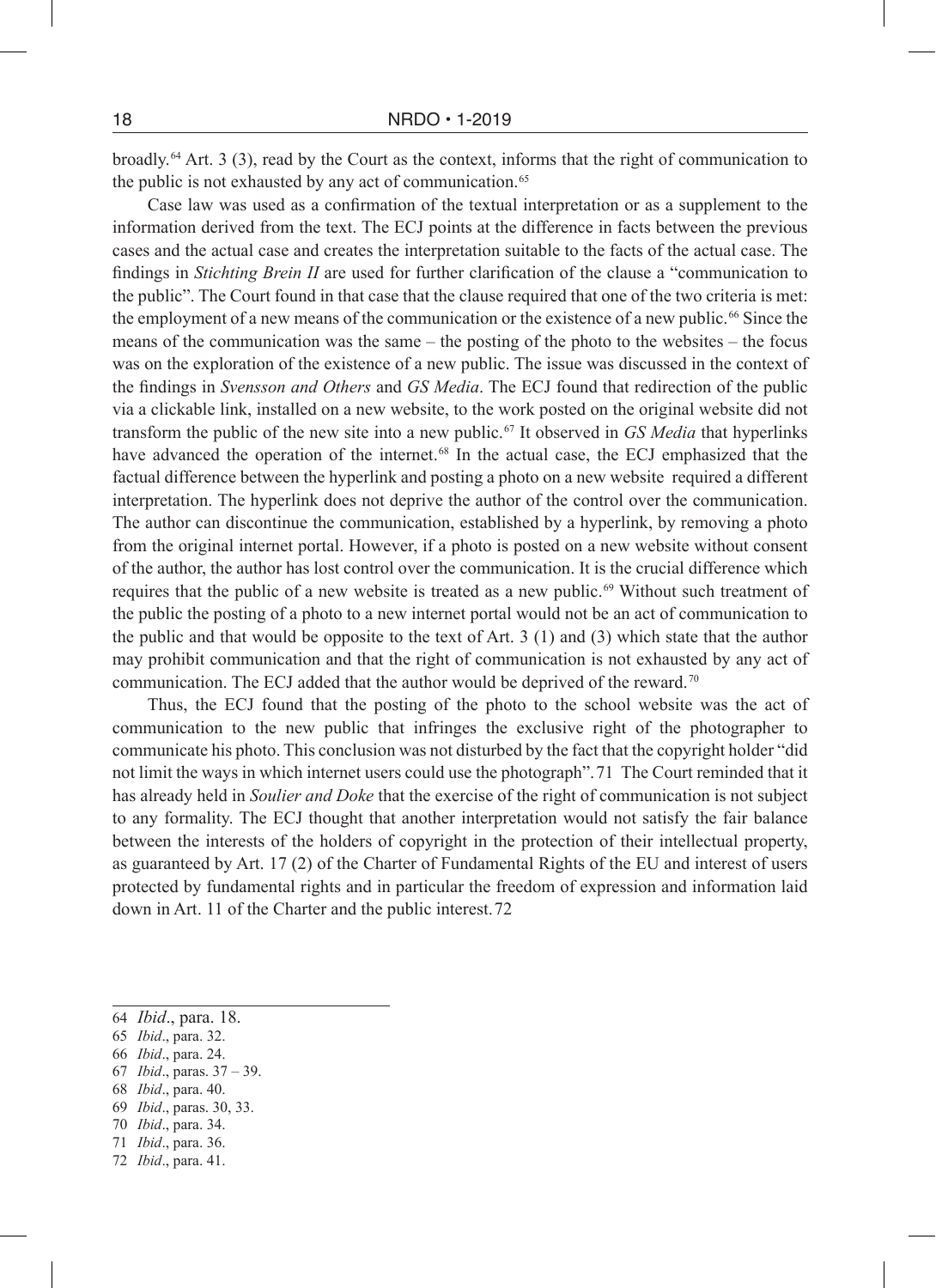# **9 Where is the correct delineation of the border line between copyright and the freedom of expression and information?**

The Advocate General was focused primarily on the case law of the ECJ. Some pieces of the literature might also have a role in his reasoning. Thus, he found "a forceful argument in favour of … a rebalancing" of responsibilities between the rightholders and the users of the internet in the text of Elkin-Koren "Copyright in a Digital Ecosystem". 73 The Court attributed the attention primarily to the text of Art. 3 (1), the context (Art. 3 (3)) and the objective of the InfoSoc Directive. The two interpretations differ regarding replies to the main issues, but the difference in the attribution of importance to the absence of any information on the copyright is essential for drawing different border lines between copyright and the freedom of expression and information.

The Advocate General noted that the name of the author was not indicated on the travel internet portal and that there were no restrictions or warnings in respect of the access to the photo. Having that in view he observed that the shifting of the burden of investigating the existence of the copyright to users would undermine the freedom of expression and information. The ECJ did not address the absence of any mark of the copyright<sup> $74$ </sup> but was satisfied to remark that the absence of any limitation on the ways in which the photo can be used is without importance since the exercise of the right of the communication is not subjected to any formalities.

Thus, the Advocate General followed the two tracks  $-$  subjective and objective  $-$  in the assessment as to whether the posting of the photo on the school portal constituted an act of the communication and concluded that the right of communication could not be infringed without the knowledge on the copyright in a work. The ECJ used only the objective track and was satisfied by finding that the pupil and the teacher made the photo available on the school website. According to the Court it was an act of communication in sense of Art. 3 (1) of the InfoSoc Directive.

It might be noted that the Advocate General and the ECJ did not consider Art. 7 (1) of the InfoSoc Directive which governs obligations concerning rights-management information. The Article extends certain information which might be relevant for an assessment of the significance of the existence of relevant knowledge. The Article obliges the Member States to provide an adequate legal protection against the two groups of acts: a) "the removal or alternation of any electronic rights-management information"; and b) "the distribution…communication or making available to the public of works … protected under this Directive…" The legal protection must be provided against any person who "knowingly" performs without authority any of enumerated acts "if such person knows, or has reasonable grounds to know, that by so doing he is inducing, enabling, facilitating or concealing an infringement of any copyright". Obviously, the knowledge constitutes an element of liability. Rights-management information is not a novelty in copyright protection. It exists in traditional analog forms and originates in the XVIII century.<sup>75</sup>

The knowledge plays also a constitutive role in liability for the circumvention of technical measures that protect the copyright as it is foreseen by Art. 6 of the InfoSoc Directive. It might further be remarked that the absence of knowledge of an illegal activity or information exculpates

<sup>73</sup> *Renkoff* (Opinion), note 57.

<sup>74</sup> It might be that contrary to the Advocate General, the ECJ took the statement of the photographer, given during the oral hearings, that the "impressum" for the online travel magazine contained copyright information as relevant for the judgment in spite of the fact that information did not appear in the statement of facts of the order for reference.

<sup>75</sup> M. Perry M, "Rights Management Information", in *In the Public Interest: The Future of Canadian Copyright Law*, Geist M (ed), Irwin Law, Toronto, 2005, p. 251, note 1.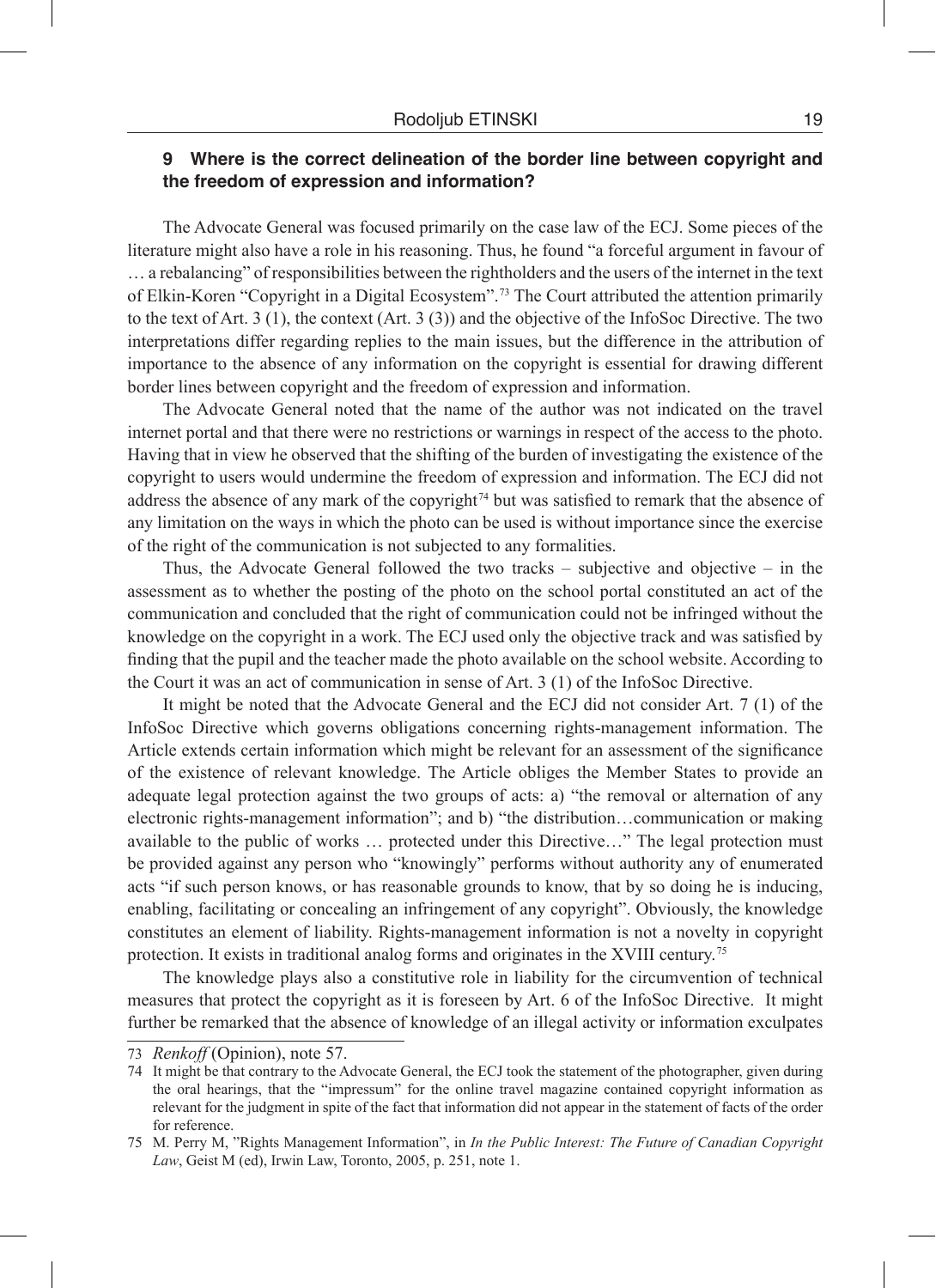under Art. 14 of the e-commerce Directive the service providers of liability for the stored information<sup>76</sup>

Art. 7 (1) of the InfoSoc Directive transmits Art. 12 (1) of the WCT in EU law. Art. 12 (1) makes a distinction between "adequate and effective legal remedies" and "civil remedies" regarding the level of culpability. The first sentence of Art. 12 (1) states: "Contracting Parties shall provide adequate and effective legal remedies against any person knowingly performing any of the following acts knowing, or with respect to civil remedies having reasonable grounds to know, that it will induce, enable, facilitate or conceal an infringement of any right covered by this Treaty or the Berne Convention:…" The two groups of acts are the same as those enumerated in Art. 7 (1) of the InfoSoc Directive. Thus, "reasonable grounds to know" constitute the precondition for civil remedies. Art. 19 of the WIPO Performances and Phonograms Treaty addresses the same matter in the same way.

The precursor of the copyright, the Bern Convention states in Art. 15 (1) that the appearance of the author's name on the work is condition enough for an entitlement of the author for instituting infringement proceedings. In the case of anonymous and pseudonymous works according to Art. 15 (3), the publisher whose name appears on the work will have a such entitlement. The provisions imply that the appearance of the name of the author or the publisher on the work is a condition for the enforcement of the copyright. It is not easy to see a reason for the opposite solution in the digital sphere.

Art. 7 (1) of the InfoSoc Directive makes the context of Art. 3 (1). Recitals 15 and 19 refer to the WCT and recital 19 refers to the Bern Convention. It might be legitimate expectation that the mentioned texts can be consulted in the interpretation of Art. 3 (1). It might be also expected that the information in respect of relevance of the knowledge as an element of liability for the infringement of the copyright in the works as originated in Arts.  $7(1)$  of the InfoSoc Directive and in 12 (1) of the WCT should be taken into account in interpretation the right of communication to the public in the specific circumstances of the case. If an entitlement of the author to institute an infringement proceeding is conditioned by the appearance of the name on the author on the work in printed version, as it is by Art. 15 (1) of the Berne Convention foreseen, why would the Member States opt for any other solution in respect to the work in a digital form?

It seems that the ECJ was close to a such line of reasoning in *GS Media* where it states: "For the purposes of the individualised assessment of the existence of a 'communication to the public' within the meaning of Art. 3(1) of Directive 2001/29, it is accordingly necessary, when the posting of a hyperlink to a work freely available on another website is carried out by a person who, in so doing, does not pursue a profit, to take account of the fact that that person does not know and cannot reasonably know, that that work had been published on the internet without the consent of the copyright holder." 77 An introduction of the subjective element faced some critiques in literature. Arguing that the breach of the right of communication to the public results in a strict liability tort, Cheng Lim Saw thinks that the introduction of knowledge in *GS Media* is an additional argument for distinction between "primary/direct liability" of an owner of a website, where the protected work is originally posted, and "accessory/indirect liability" of an owner of a website, where the hyperlink is installed.<sup>78</sup> It seems that that author allows the relevance of knowledge only for an

<sup>76</sup> See K. Klafkowska-Wasniowska, "Under One Umbrella: Problems of Internet Retransmission of Broadcasts and Implication for New Audiovisual Content Services", *JIPITEC* (6) 2015, pp. 93 and 94.

<sup>77</sup> *GS Media*, para. 47.

<sup>78</sup> C.L. Saw, "Linking on Internet and Copyright Liability: A Clarion Call for Doctrinal Clarity and Legal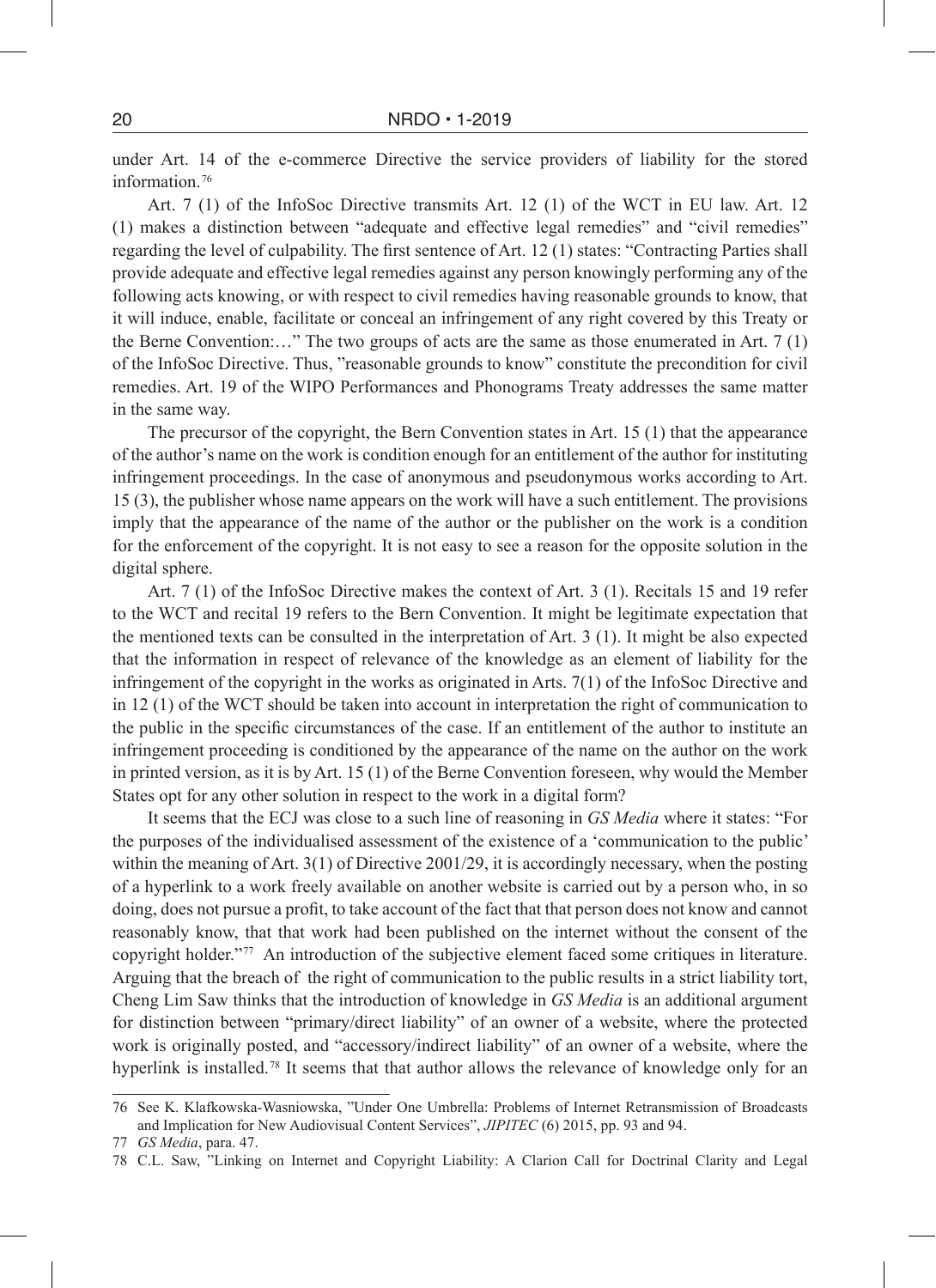indirect liability.<sup>79</sup> Having noted that a subjective criterion of knowledge introduced by the ECJ in *GS Media* is confronted with criticism of copyright scholars, Jane Ginsburg observes that the criterion "avoids a potentially oppressive application of copyright to the great majority of internet users who are unaware that the sites to which they may be supplying links are illicit."<sup>80</sup> She also argues that the subjective criterion of knowledge is of importance for secondary, derivative liability caused by recommunication rather that by initial illicit communication. 81

If the knowledge on the legality of the posting of the work on an internet portal might be relevant, why is the knowledge on the existence of the copyright in the work not relevant? Does the answer suffice that the author has preserved control over the communication in the first case and lost control in the second case? In other words, whether the preservation of the control over the communication when the copyright has not been marked outweighs the public interest of free use of such work in the context of the freedom of expression?

The matter relates primarily to the relationship between an author and internet users. It has consequences that spread beyond their bilateral relationships, but it concerns the interest of an author that the copyright is respected and the interest of users that can freely use materials on the internet in the absence of contrary information. A reasonable balance of interests<sup>82</sup> might require that the author designates the copyright on the web portal, that the rightholder provides the rights – management information. The disproportional burden would be relocated to users if they were expected to investigate the existence of copyright protection. Providing the rights – management information by the rightholder is a less demanding engagement than the investigation by the users as to whether the posted material is protected by copyright.

# **10 Conclusion**

The ECJ was leading in the interpretation by the principle objective of the InfoSoc Directive that a high level of copyright protection is a facility of the development of the information society and competitiveness. New literature observes however that internet users may play an active role in the development of creativity and social progress.<sup>83</sup> Thus, too a high protection of copyright might be counterproductive from the viewpoint of the general interest of a community.

The qualifying of a transfer of the photo by a pupil and teacher from a travel magazine portal, where there is not any information on the copyright, to a school portal in the context of a school language project as an illegal activity is not very much expected. The issue has principle importance beyond the specific facts and it manifests in relevance in the existence of the rights – management information for constitution of liability for copyright infringement. Guided by the principle objective of the InfoSoc Directive, and thus wishing to provide the highest protection serving copyright, the ECJ used a selective textual method of interpretation ignoring some parts of

Certainty", *International Review of Intellectual Property and Competition Law* 49(5) 2018, pp. 547 and 548. 79 *Ibid*., p. 553.

<sup>80</sup> J. Ginsburg, "The Court of Justice of the European Union Creates an EU Law of Liability for Facilitation of Copyright Infringement: Observation on *Brein v. Filmspeler* [C – 527/15] (2017) and *Brein v. Ziggo* [C – 610/15]", 2017, p. 2. https://ssrn.com/abstract=3024302 Accessed 29 January 2019.

<sup>81</sup> *Ibid*., p. 8.

<sup>82</sup> See in general: S. Al-Sharieh, "Toward a Human Right Method for Measuring International Copyright Law's Compliance with International Human Rights Law", *Utrecht Journal of International and European Law* 32(82)  $2016$ , pp.  $5 - 26$ .

<sup>83</sup> N. Elkin-Koren, "Copyright in a Digital Ecosystem: A User-Rights Approach, 2015", pp. 11 – 14. Available at http://ssrn.com/abstract=2637027 Accessed 29 January 2019.